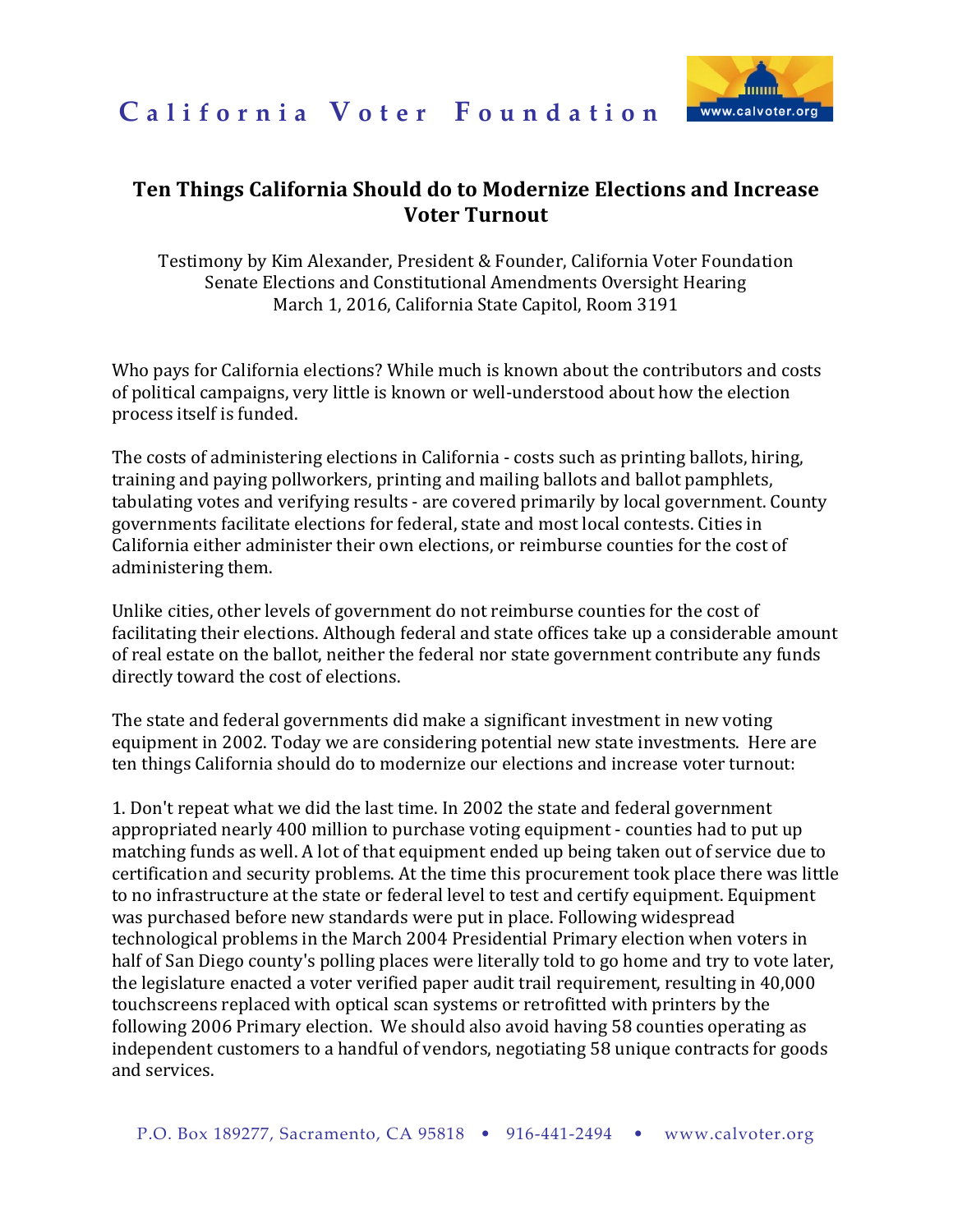2. Build the Secretary of State's infrastructure to support modernized elections. Provide funding for staff to support the development of regulations and testing of voting-related equipment. Make sure technical support staff are well-compensated so we don't lose them to the private sector.

3. Include ALL technology in the concept of "voting systems" - not just the machines used to cast or tabulate ballots, or epollbooks and ballot on demand printers, but also the election management system, online assistance and services, mail ballot sorting machines and especially technology used to verify signatures on mail ballot envelopes.

4. Fund the Secretary of State to provide technical support to counties. Don't leave the 58 counties on their own to deal with their technology challenges. The Secretary of State can and should operate as a clearinghouse of information about all voting-related equipment in the state and provide on-site support and consultation, especially in counties where tech support is a challenge.

5. Provide ongoing, direct support for elections such as block grants to counties with fiscal incentives to increase participation or a funding scheme where counties could bill the state government for its portion of ballot space taken up by state contests, as they currently do with cities. A state funding approach could be modeled after the K-12 Local Control Funding Formula, taking into account not only the number of eligible and participating voters but also language and accessibility needs. Build in requirements for reporting by counties to the state, on topics such as rejected mail ballot rates, web site usage and election verification results.

6. Also provide money to counties for signature verification for state ballot initiatives and for special election costs.

7. Consider the advantages to voters in creating more uniformity in our voting systems. For example, consider sending everyone a ballot and have the state cover the costs and then allow counties to vary in the options by which it can be returned.

8. Pay for ballot postage. The Legislature created the laws that allow permanent, no-excuse absentee voting. As this has become a more popular voting method, the state and counties should factor in postage costs to ensure having a postage stamp on hand or knowing the exact amount of postage to require are not barriers to casting a ballot.

9. Support online voting information. We need to shift from a paper to digital framework and ensure that when voters use their smartphones to access official voting information, they find it. The state is already working collaboratively with counties to implement sample ballot lookup tools statewide. This work should continue and be expressly supported in a state election funding plan.

10. Consider putting a measure on the ballot. Ask voters to approve an advisory vote to establish an ongoing state fund to directly support election administration. Such a proposal